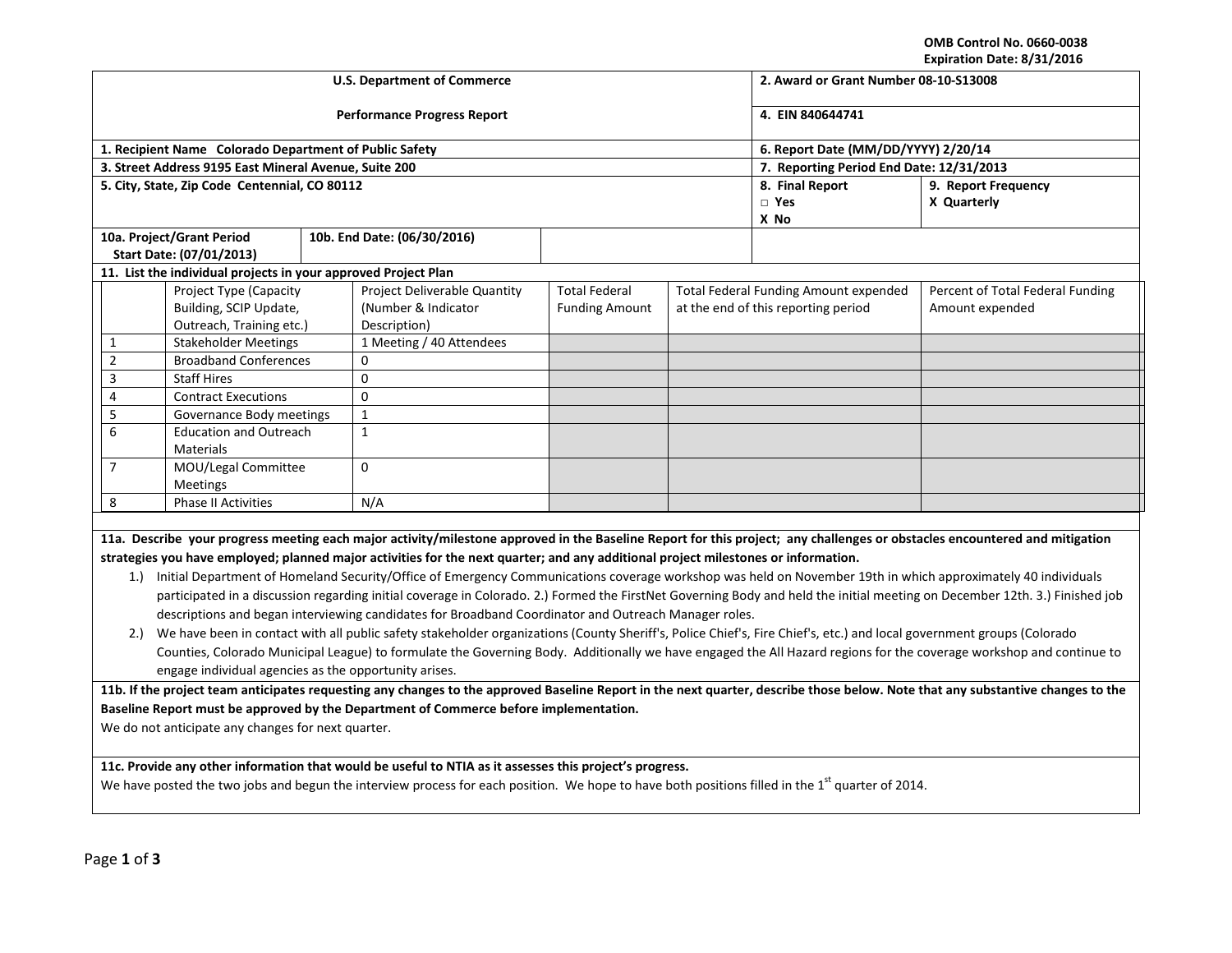**11d. Describe any success stories or best practices you have identified. Please be as specific as possible.**

We formalized our governing body and held the initial meeting of the group. The group supported the SLIGP efforts to date and we began the development of our outreach strategy.

## **12. Personnel**

## **12a. If the project is not fully staffed, describe how any lack of staffing may impact the project's time line and when the project will be fully staffed.**

The primary problem has been related to the hiring process for SLIGP positions. We have not had the response to the job postings we had hoped for which has delayed the ultimate hiring of individuals.

## **12b. Staffing Table**

| <b>Job Title</b>                                                                                                                      |                                      |                  | FTE <sub>%</sub>       | <b>Project(s) Assigned</b>                                                    |                         |            |                        |                        | Change                  |
|---------------------------------------------------------------------------------------------------------------------------------------|--------------------------------------|------------------|------------------------|-------------------------------------------------------------------------------|-------------------------|------------|------------------------|------------------------|-------------------------|
| <b>Broadband Coordinator</b>                                                                                                          |                                      |                  |                        | Provide oversight of all SLIGP project activities                             |                         |            |                        |                        | In the process of being |
|                                                                                                                                       |                                      |                  |                        |                                                                               | hired                   |            |                        |                        |                         |
| <b>Outreach Coordinator</b>                                                                                                           |                                      | 1.0              |                        | Provide support for SLIGP outreach activities                                 | In the process of being |            |                        |                        |                         |
|                                                                                                                                       |                                      |                  |                        |                                                                               | hired                   |            |                        |                        |                         |
| Grant Program Manager                                                                                                                 |                                      | 0.1              |                        | Provide support for grant management and reporting requirements               | Started work on SLIGP   |            |                        |                        |                         |
| <b>Grant Analyst</b>                                                                                                                  |                                      | 0.1              |                        | Provide support for grant management and reporting requirements               | Started work on SLIGP   |            |                        |                        |                         |
| <b>Grant Accountant</b>                                                                                                               |                                      | 0.2              |                        | Provide support for budget management and reporting requirements              | Started work on SLIGP   |            |                        |                        |                         |
| <b>Administrative Support</b>                                                                                                         |                                      |                  |                        | Provide administrative support for grant management, governance meetings, and | Started work on SLIGP   |            |                        |                        |                         |
|                                                                                                                                       |                                      |                  |                        | outreach activities                                                           |                         |            |                        |                        |                         |
| Add Row<br>Remove Row<br>13. Subcontracts (Vendors and/or Subrecipients)                                                              |                                      |                  |                        |                                                                               |                         |            |                        |                        |                         |
| 13a. Subcontracts Table - Include all subcontractors. The totals from this table must equal the "Subcontracts Total" in Question 14f. |                                      |                  |                        |                                                                               |                         |            |                        |                        |                         |
| Name                                                                                                                                  | <b>Subcontract Purpose</b>           | Type             | RFP/RFQ                | Contract                                                                      | Start                   | End        | <b>Total Federal</b>   | <b>Total Matching</b>  | Project and % Assigned  |
|                                                                                                                                       |                                      | (Vendor/Subrec.) | <b>Issued</b><br>(Y/N) | Executed<br>(Y/N)                                                             | Date                    | Date       | <b>Funds Allocated</b> | <b>Funds Allocated</b> |                         |
| <b>TBD</b>                                                                                                                            | Legal assistance with<br><b>MOUs</b> | Vendor           | N                      | N                                                                             | <b>TBD</b>              | <b>TBD</b> | \$208.800              | \$52,200               | N/A                     |
| <b>TBD</b>                                                                                                                            | Website development                  | Vendor           | N                      | N                                                                             | <b>TBD</b>              | <b>TBD</b> | \$58,000               | \$14,500               | N/A                     |
| <b>TBD</b>                                                                                                                            | Phase II Support                     | Vendor           | N                      | N                                                                             | <b>TBD</b>              | <b>TBD</b> | \$1,074,178            | \$268,544              | N/A                     |